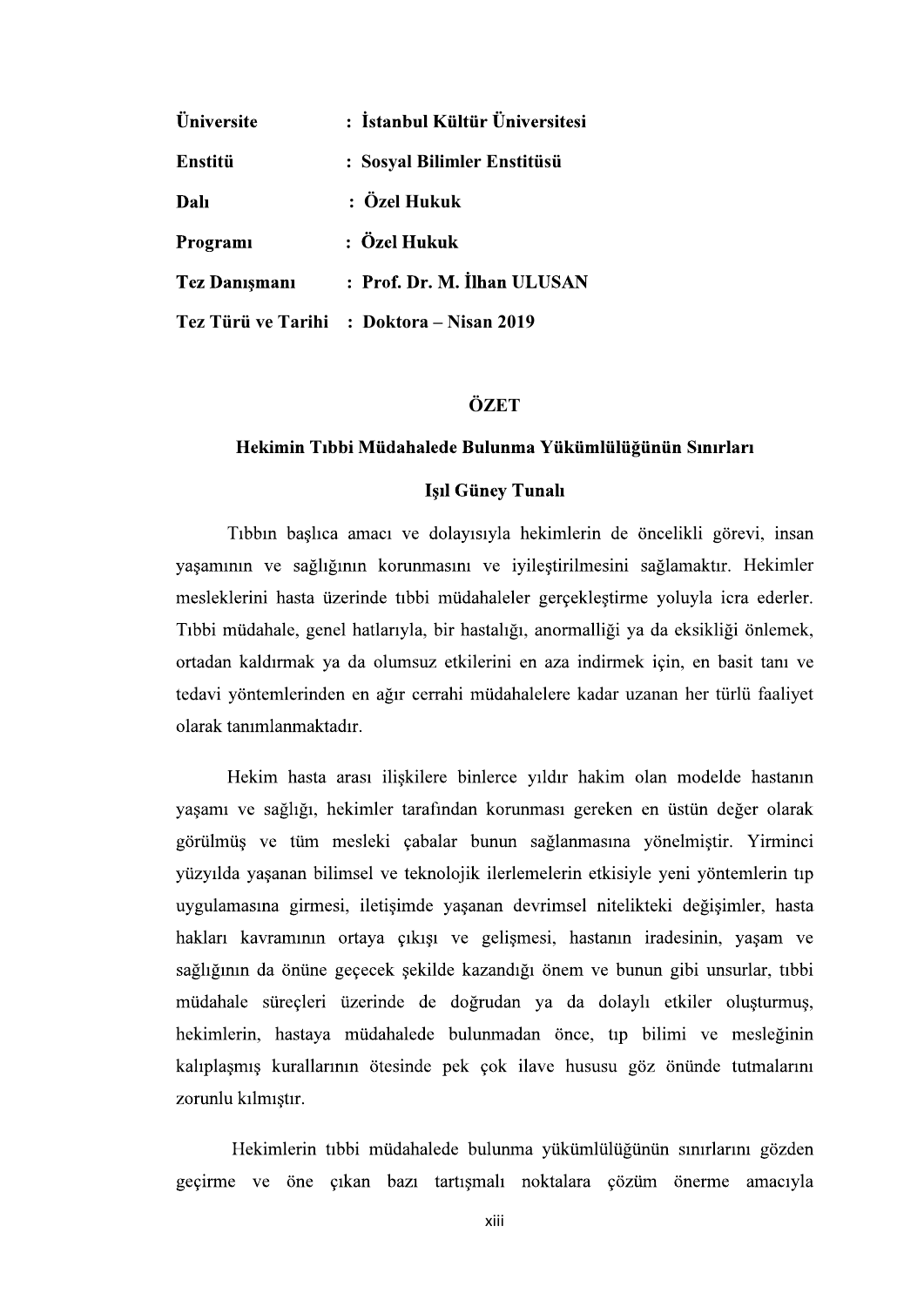gerçekleştirilen çalışmamızda ilk olarak tıbbi müdahale kavramı ve hekim ile hasta arasındaki ilişki çeşitli yönleriyle ele alınmıştır. Ardından hukuka uygun tıbbi müdahalenin koşulları gözden geçirilmiş; öncelikle genel nitelikli hukuka uygunluk nedeni olarak rıza ve rızanın aranmadığı istisnai durumları takiben, tıbbi müdahalelerin hukuka uygunluğu için aranan diğer unsurlar ele alınmıştır.

Çalışmanın son bölümünde ise hekimin tıbbi müdahalesine sınırlama getiren ve müdahaleden kaçınmasına yol açabilen durumlar, hasta kaynaklı sınırlamalar, kanundan kaynaklanan sınırlamalar, tıbbi durumdan kaynaklanan sınırlamalar ve hekim kaynaklı sınırlamalar şeklinde ayrılarak irdelenmiş, uygulamada önemli sorun teşkil eden noktalara dikkat çekilerek, hem bu sorunsallar özelinde hem de genel olarak bazı öneriler getirilmeye çalışılmıştır.

Anahtar Sözcükler: Hekim, hasta, tıbbi müdahale, sınırlama, tedavi özgürlüğü, rıza, aydınlatılmış rıza, endikasyon, tıbbi standart, tedaviyi ret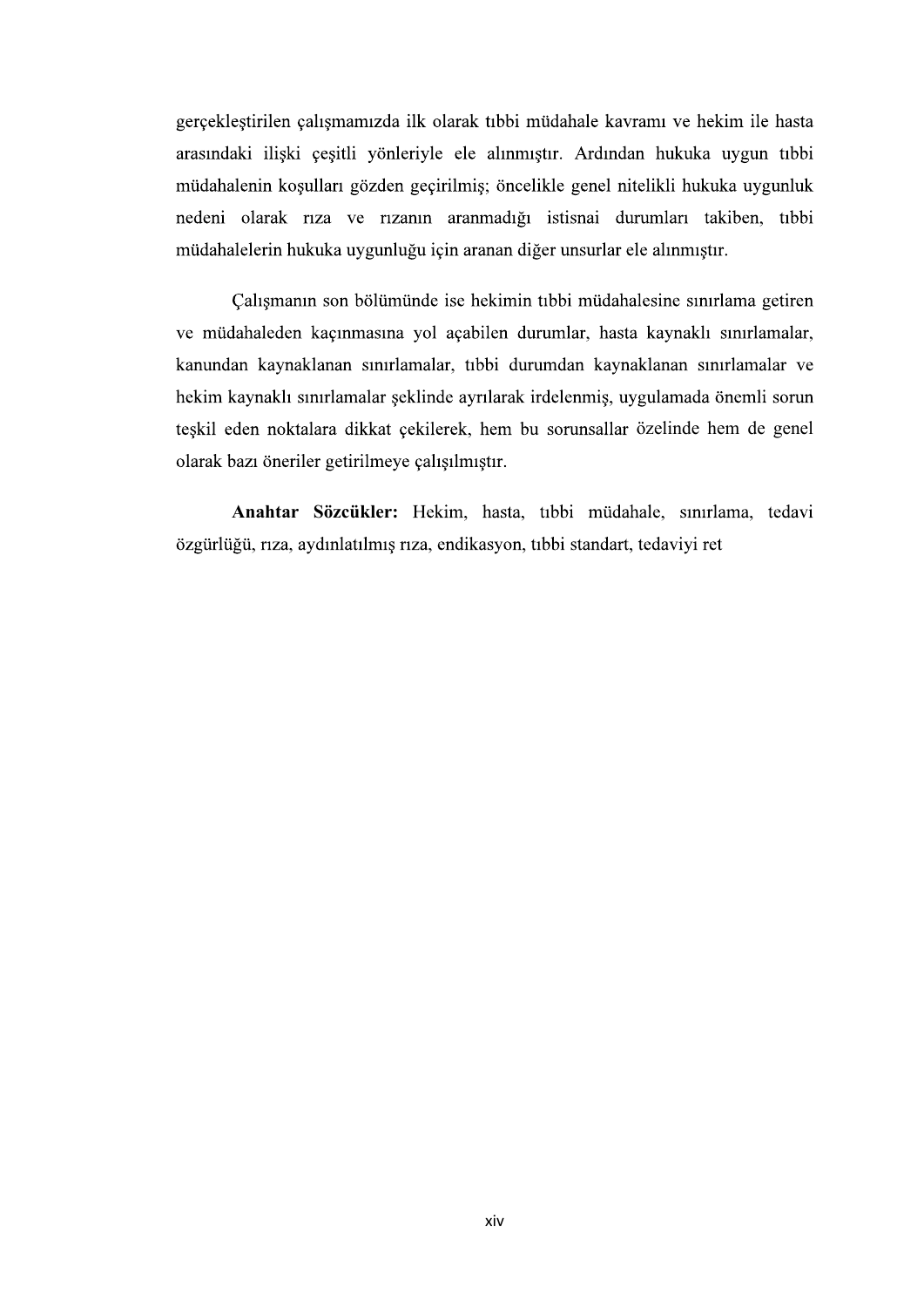| <b>University</b>                                | : Istanbul Kültür University   |
|--------------------------------------------------|--------------------------------|
| Institute                                        | : Institute of Social Sciences |
| Department                                       | : Private Law                  |
| <b>Programme</b>                                 | : Private Law                  |
| <b>Supervisor</b>                                | : Prof. Dr. M. İlhan ULUSAN    |
| Degree Awarded and Date : Doctorate – April 2019 |                                |

#### ABSTRACT

#### Limits of Physician's Obligation to Perform Medical Treatment

The primary purpose of medicine and therefore the priority of physicians is to **Department** : Private Law<br> **Programme** : Private Law<br> **Supervisor** : Prof. Dr. M. **Ilhan ULUSAN**<br> **Degree Awarded and Date : Doctorate – April 2019**<br> **ABSTRACT**<br>
Limits of Physician's Obligation to Perform Medical Treatme performing medical treatments on the patient. Medical treatment is generally defined as any activity ranging from the simplest diagnostic and therapeutic methods to the Supervisor : Prof. Dr. M. Ilhan ULUSAN<br>
Degree Awarded and Date : Doctorate – April 2019<br>
ABSTRACT<br>
Limits of Physician's Obligation to Perform Medical Treatment<br>
Igil Güney Tunalı<br>
The primary purpose of medicine and ther effects of a disease, abnormality or deficiency.

In the model that dominated physician-to-patient relationship for thousands of years, the life and health of the patient were considered to be the highest value which should be protected by physicians and all professional efforts were directed towards ensuring this. In the twentieth century, new methods as a result of scientific and technological advances, revolutionary changes in communication, emergence and development of patient rights and the importance of patient's will, causing direct and indirect impacts on medical processes, forced the physician to consider many other factors in addition to the stereotyped rules of medical science and profession before treating a patient.

In our study, which was conducted in order to review the limits of the obligation of physicians for medical treatment and to propose solutions to some prominent controversies; firstly, the concept of medical treatment and the relationship between the physician and the patient were examined in various aspects.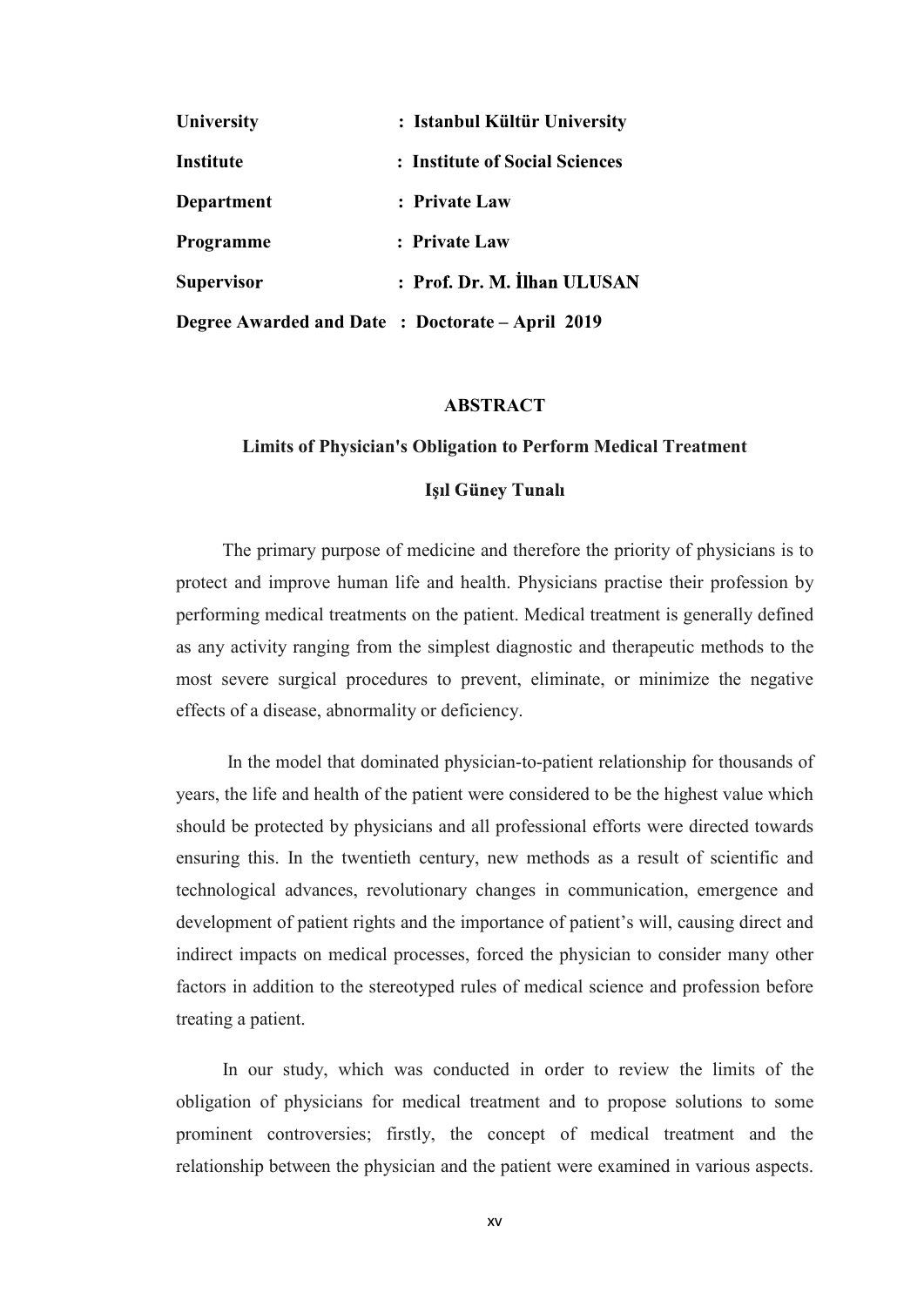Then, the conditions of lawful medical treatment were reviewed; first of all, consent as a cause of legal conformity and the exceptions which are not sought for consent and then the other factors sought for the lawfulness of medical treatment.

In the last part of the study, the situations limiting the medical treatment of the physician and leading to the avoidance of the treatment are examined in categories such as limitations arising from the patient, from the law, from medical conditions and limitations due to the physician. We pointed at controversial issues and made suggestions both for specific and general problems.

Key Words: Physician, patient, medical treatment, limitation, therapy freedom, consent, informed consent, indication, medical standards, refusal of treatment